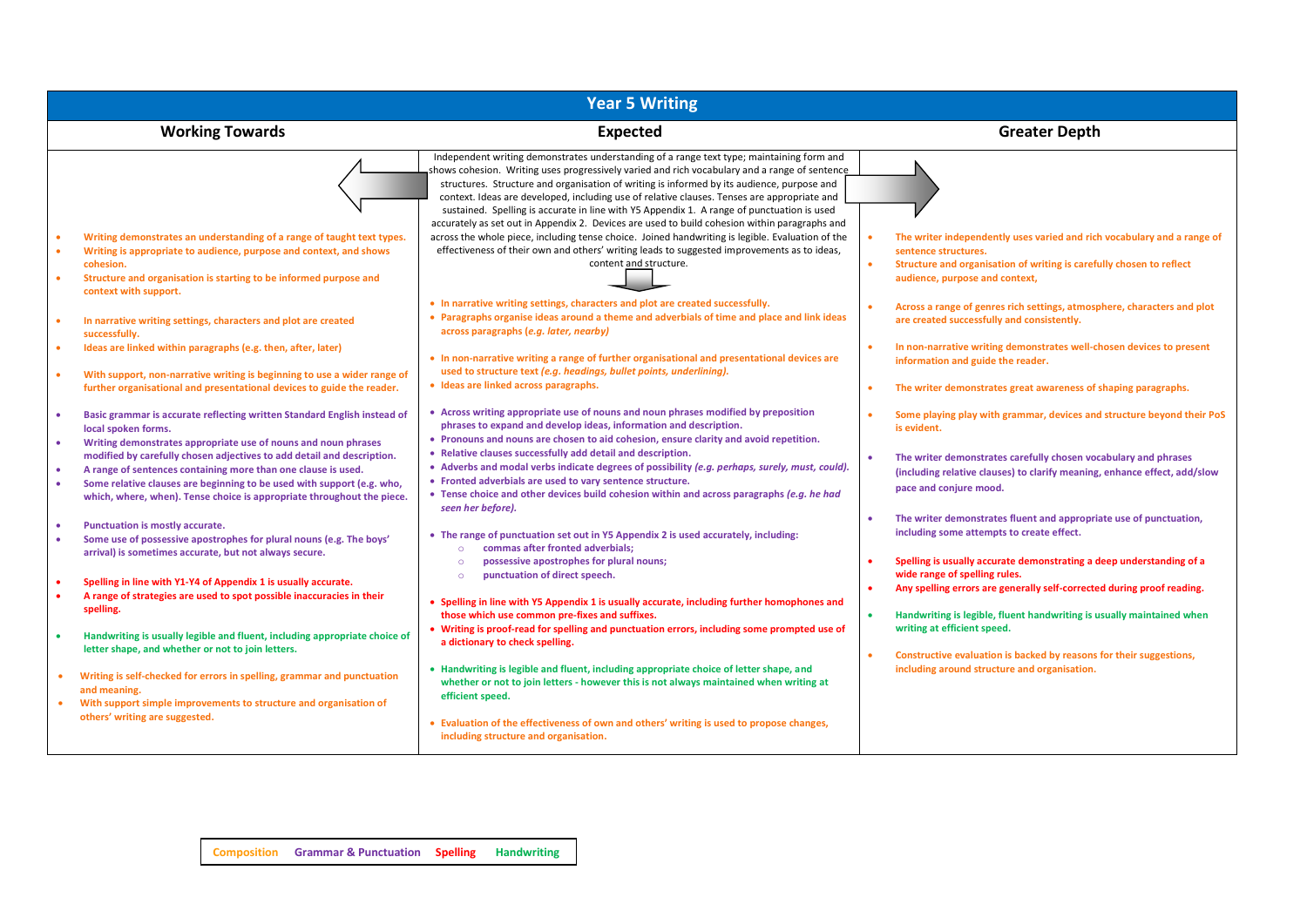| <b>Year 5 Reading</b>                                                                                                                                                                                                                                                                                                                                                                                                                                                                                                                                                                                                                                                                                                                                                                                                                                                                                                                                                                                                                                                                                                                                                                                                                  |                                                                                                                                                                                                                                                                                                                                                                                                                                                                                                                                                                                                                                                                                                                                                                                                                                                                                                                                                                                                                                                                                                                                                                                                                                                                                                                                                                                                                                                                                                                                                                                                                                                                                                                                                                                                                                                                                                                                                                                                                                                                                                                                                                                                                                                                                                                                                                                                                                                                                                                                                                                                                                                                                                                                                                                                                                                                                                                                                                                                                                                                                                                                                                                        |                                                                                                                                                                                                                                                                                                                                                                                                                                                                                                                                                                                                                                                                                                                                                                                                                                                                                                                                                                            |  |  |  |
|----------------------------------------------------------------------------------------------------------------------------------------------------------------------------------------------------------------------------------------------------------------------------------------------------------------------------------------------------------------------------------------------------------------------------------------------------------------------------------------------------------------------------------------------------------------------------------------------------------------------------------------------------------------------------------------------------------------------------------------------------------------------------------------------------------------------------------------------------------------------------------------------------------------------------------------------------------------------------------------------------------------------------------------------------------------------------------------------------------------------------------------------------------------------------------------------------------------------------------------|----------------------------------------------------------------------------------------------------------------------------------------------------------------------------------------------------------------------------------------------------------------------------------------------------------------------------------------------------------------------------------------------------------------------------------------------------------------------------------------------------------------------------------------------------------------------------------------------------------------------------------------------------------------------------------------------------------------------------------------------------------------------------------------------------------------------------------------------------------------------------------------------------------------------------------------------------------------------------------------------------------------------------------------------------------------------------------------------------------------------------------------------------------------------------------------------------------------------------------------------------------------------------------------------------------------------------------------------------------------------------------------------------------------------------------------------------------------------------------------------------------------------------------------------------------------------------------------------------------------------------------------------------------------------------------------------------------------------------------------------------------------------------------------------------------------------------------------------------------------------------------------------------------------------------------------------------------------------------------------------------------------------------------------------------------------------------------------------------------------------------------------------------------------------------------------------------------------------------------------------------------------------------------------------------------------------------------------------------------------------------------------------------------------------------------------------------------------------------------------------------------------------------------------------------------------------------------------------------------------------------------------------------------------------------------------------------------------------------------------------------------------------------------------------------------------------------------------------------------------------------------------------------------------------------------------------------------------------------------------------------------------------------------------------------------------------------------------------------------------------------------------------------------------------------------------|----------------------------------------------------------------------------------------------------------------------------------------------------------------------------------------------------------------------------------------------------------------------------------------------------------------------------------------------------------------------------------------------------------------------------------------------------------------------------------------------------------------------------------------------------------------------------------------------------------------------------------------------------------------------------------------------------------------------------------------------------------------------------------------------------------------------------------------------------------------------------------------------------------------------------------------------------------------------------|--|--|--|
| <b>Working Towards</b>                                                                                                                                                                                                                                                                                                                                                                                                                                                                                                                                                                                                                                                                                                                                                                                                                                                                                                                                                                                                                                                                                                                                                                                                                 | <b>Expected</b>                                                                                                                                                                                                                                                                                                                                                                                                                                                                                                                                                                                                                                                                                                                                                                                                                                                                                                                                                                                                                                                                                                                                                                                                                                                                                                                                                                                                                                                                                                                                                                                                                                                                                                                                                                                                                                                                                                                                                                                                                                                                                                                                                                                                                                                                                                                                                                                                                                                                                                                                                                                                                                                                                                                                                                                                                                                                                                                                                                                                                                                                                                                                                                        | <b>Greater Depth</b>                                                                                                                                                                                                                                                                                                                                                                                                                                                                                                                                                                                                                                                                                                                                                                                                                                                                                                                                                       |  |  |  |
| Generally reads most age appropriate texts (Y4/5) fluently,<br>decoding most new words outside everyday spoken<br>vocabulary.<br>Can read all Y4 and some Y5 further exception words set out<br>in Appendix 1.<br>Use dictionaries to check the meaning of words they have<br>read.<br>Reads silently and discusses what they have read. Reads<br>aloud with appropriate intonation.<br>Checks that the text makes sense, questioning understanding<br>with unfamiliar words or phrases.<br>Is choosing a wider range of texts and books including authors<br>that they may not have previously chosen.<br>Recognises and explains structural conventions of common<br>text types (e.g. Headlines in newspapers, address in letters,<br>headings in reports).<br>Knows the difference between simile and metaphor and can<br>spot the two in writing.<br>Retrieves and records information from non-fiction using<br>contents and index pages.<br>Discusses language used in a variety of texts and explains how<br>the writer has used these to enhance meaning.<br>Summarises stories in their own words.<br>Draws inferences such as feelings, thoughts and motives from<br>$\bullet$<br>their actions and justifies with evidence. | They read age related texts confidently and independently, using their knowledge of<br>the root words, prefixes and suffixes, including those set out in Y5 Appendix 1, to work<br>out unknown words. They can demonstrate experience of range of books and other<br>texts; having read for a range of purposes. They can recommend books giving reasons<br>for their choices. They perform poetry and plays with a clear sense of the audience.<br>They understand what they are reading, often asking questions to clarify wider<br>concepts. They recognise key themes within a texts and can make comparisons across<br>texts. They make sensible predictions and justify inferences with evidence from the<br>text. They can distinguish between fact and opinion. They can efficiently retrieve and<br>record information from information texts and non-fiction books. They use some<br>technical terms when discussing and evaluating what they have read.<br>Reads fluently, confidently and independently using strategies to work out any<br>unfamiliar word and applying a growing knowledge of root words, prefixes and<br>suffixes set out in Y5 Appendix 1.<br>• They have a positive attitude towards reading for a range of purposes<br>• Evidence shows experience of a wide range of fiction, poetry, plays, non-fiction and<br>reference books or textbooks<br>Can demonstrate familiarity with a wide range of books, including myths, legends and<br>traditional stories, modern fiction, fiction from our literary heritage, and books from<br>other cultures and traditions<br>• Recommends books that they have read to their peers, giving reasons for their choices<br>• Identifies and discusses re-occurring themes across books<br>• Understands the conventions of different types of writing such as the use of the first<br>person in writing diaries and autobiographies.<br>Performs poems and plays, showing understanding through intonation, tone and<br>volume so that the meaning is clear to an audience<br>• Checks that the book makes sense to them, discussing their understanding and<br>exploring the meaning of words in context<br>• Asks questions to improve their understanding<br>• Draws inferences such as inferring characters' feelings, thoughts and motives from their<br>actions, and justifying inferences with evidence<br>• Can predict what might happen from details stated and implied<br>• Uses some technical terms such as metaphor, simile, analogy, imagery, style and effect<br>when discussing texts.<br>• Recognises themes within texts (e.g. loss or heroism); and can compare characters,<br>settings, themes and other aspects within texts.<br>Summarises the main ideas drawn from more than one paragraph, identifying key<br>details that support the main idea.<br>• Can distinguish between statements of fact and opinion<br>• In using non-fiction, accurately retrieves from non-fiction using contents pages and<br>indexes, records and can summarise information found.<br>Participate in discussions, explaining their understanding of what they have read using<br>notes where necessary. | Reads a wider range of challenging texts that are above<br>chronological age with fluency and understanding.<br>Shows a deeper understanding of morphology and etymology.<br>Shows awareness of the audience when reading out loud, using a<br>range of devices for effect.<br>Recommends texts based on personal choice, giving reasons for<br>these choices.<br>Actively engages with a wide variety of genres.<br>Can identify the characteristics of text types and differences<br>between genres, providing examples from their wider reading<br>experiences.<br>Evaluates the use of figurative language and explain how it has<br>created an effect and impact on the reader.<br>Navigates and efficiently retrieves a variety of information from a<br>range of fiction and non-fiction sources.<br>Shows empathy towards a character and justifies reasons for their<br>actions or opinions.<br>Makes notes when analysing texts, including précising paragraphs. |  |  |  |
|                                                                                                                                                                                                                                                                                                                                                                                                                                                                                                                                                                                                                                                                                                                                                                                                                                                                                                                                                                                                                                                                                                                                                                                                                                        | Provides reasoned justifications for their views.                                                                                                                                                                                                                                                                                                                                                                                                                                                                                                                                                                                                                                                                                                                                                                                                                                                                                                                                                                                                                                                                                                                                                                                                                                                                                                                                                                                                                                                                                                                                                                                                                                                                                                                                                                                                                                                                                                                                                                                                                                                                                                                                                                                                                                                                                                                                                                                                                                                                                                                                                                                                                                                                                                                                                                                                                                                                                                                                                                                                                                                                                                                                      |                                                                                                                                                                                                                                                                                                                                                                                                                                                                                                                                                                                                                                                                                                                                                                                                                                                                                                                                                                            |  |  |  |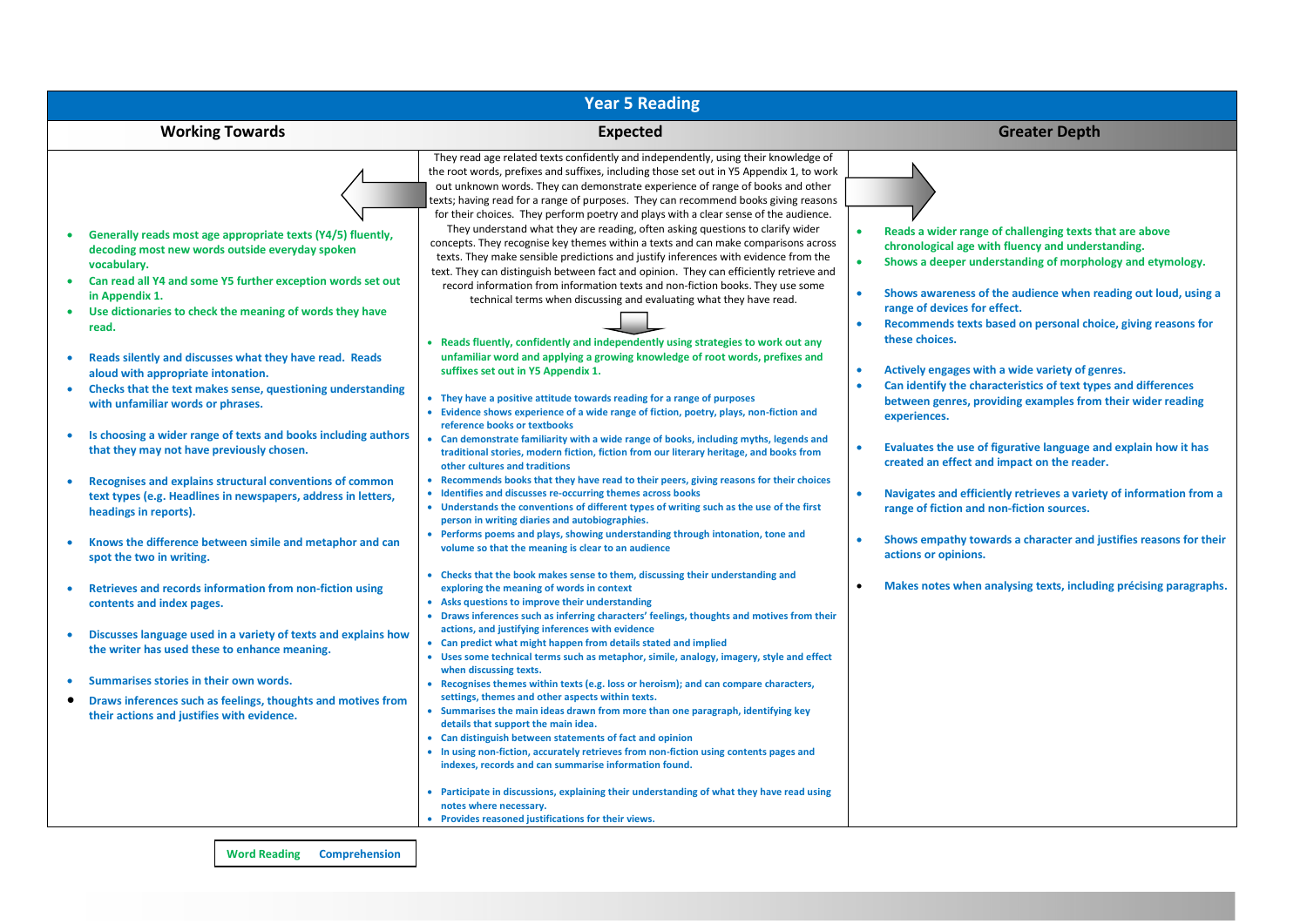| <b>Year 5 Maths</b>                                                                                                                                                                                                                                                                                                                                                                                                                                                                                                                                                                                                                                                                                                                     |                                                                                                                                                                                                                                                                                                                                                                                                                                                                                                                                                                                                                                                                                                                                                                                                                                                                                                                                                                                                                                                                                                                                                           |                                                                                                                                                                                                                                                                                                                                                                                                                                                                                                                                                                                                                                                                                                                      |  |  |
|-----------------------------------------------------------------------------------------------------------------------------------------------------------------------------------------------------------------------------------------------------------------------------------------------------------------------------------------------------------------------------------------------------------------------------------------------------------------------------------------------------------------------------------------------------------------------------------------------------------------------------------------------------------------------------------------------------------------------------------------|-----------------------------------------------------------------------------------------------------------------------------------------------------------------------------------------------------------------------------------------------------------------------------------------------------------------------------------------------------------------------------------------------------------------------------------------------------------------------------------------------------------------------------------------------------------------------------------------------------------------------------------------------------------------------------------------------------------------------------------------------------------------------------------------------------------------------------------------------------------------------------------------------------------------------------------------------------------------------------------------------------------------------------------------------------------------------------------------------------------------------------------------------------------|----------------------------------------------------------------------------------------------------------------------------------------------------------------------------------------------------------------------------------------------------------------------------------------------------------------------------------------------------------------------------------------------------------------------------------------------------------------------------------------------------------------------------------------------------------------------------------------------------------------------------------------------------------------------------------------------------------------------|--|--|
| <b>Working Towards</b>                                                                                                                                                                                                                                                                                                                                                                                                                                                                                                                                                                                                                                                                                                                  | <b>Expected</b>                                                                                                                                                                                                                                                                                                                                                                                                                                                                                                                                                                                                                                                                                                                                                                                                                                                                                                                                                                                                                                                                                                                                           | <b>Greater Depth</b>                                                                                                                                                                                                                                                                                                                                                                                                                                                                                                                                                                                                                                                                                                 |  |  |
| Begin to read and write numbers bigger than 1000.<br>Count forwards and backwards in steps of 10s, 100s and 1000s (e.g. 127, 227, 337<br>/ 1237, 1137, 1037, 937)<br>Count forwards and backwards into negative numbers insteps of one.<br>Round any number less than 10,000 to the nearest 10, 100 or 1000.<br>Solve simple number and practical problems that involve some of the above.<br>Read Roman numerals to 500.                                                                                                                                                                                                                                                                                                               | Fluently uses numbers up to 1 million and decimal numbers up to 3dp in a range of contexts, including addition and<br>subtraction problems. Can multiply/divide decimals by 10, 100 and 1000 and uses this to solve problems in context.<br>Fluently uses the formal written methods of addition, subtraction, multiplication and short division. Can add and<br>subtract fractions and recognises simple fraction/decimal equivalents. Can identify factor pairs and knows when a<br>number is a prime, square or cube number. Works with improper fractions multiplying fractions by a whole number and<br>can write decimals as fractions. Converts between simple fractions decimals and percentages. Can solve problems<br>involving mixed metric units and imperial measures and can find the area and volume of shapes. Can measure angles in<br>degrees and knows angles at a point sum to 360° and angles on a straight line sum to 180°. Accurately interprets<br>continuous data to solve sum, difference and comparison problems. Can explain their methods when solving<br>multi-step problems and reason their thinking when investigating. | • Explain the position of numbers on a line and add in missing numbers.<br>• Recognise when it would be useful to count in powers of 10.<br>• Explore patterns and sequences using negative numbers and continue them e.g. -2, -5, -8<br>• Explain how/why to use rounding to solve problems in a range of contexts.<br>• Justify the methods chosen to solve number problems.<br>• Teach someone how to write the date in Roman numerals.                                                                                                                                                                                                                                                                           |  |  |
| Accurately add and subtract 4 digit numbers using formal written methods.<br>Multiply a 2 digit number by a 2 digit number using a formal written method.<br>Add and subtract some 3 or 4 digit numbers mentally.<br>Multiply numbers mentally drawing on known facts.<br>Divide a 3 digit number by a one digit number using a formal written method of<br>ò.<br>short division where there is a whole number answer.<br>Use rounding to check calculations.<br>Multiply and divide whole numbers by 10, 100 and 1000 where there are whole                                                                                                                                                                                            | . Read, write, order and compare numbers to at least 1,000,000 and determine the value of each digit.<br>• Count forwards or backwards in steps of powers of 10 for any given number up to 1,000,000.<br>• Interpret negative numbers in context, count forwards and backwards with positive and negative whole numbers,<br>including through zero.<br>• Round any number to 1,000,000 to the nearest 10, 100, 1000, 10,000 and 100,000.<br>• Solve number problems and practical problems that involve all of the above.<br>• Read Roman numerals to 1000 (M) and recognise years written in Roman numerals.<br>• Add, subtract and multiply whole numbers with more than 4 digits, including using formal written methods.                                                                                                                                                                                                                                                                                                                                                                                                                              | • Compare and contrast expanded and formal methods and explain when one is more<br>efficient than the other and how they can be applied to numbers of any size.<br>• Defend the reasons for choosing one method over another being aware of any<br>shortcomings.<br>• Explain chosen mental strategies when calculating with large numbers.<br>• Teach another child how to interpret remainders appropriately, linking them to fractions<br>• Invent contexts and stories to fit increasingly complex multistep problems.<br>• Solve problems involving multiplying and dividing any number by 10, 100 or 1000.                                                                                                     |  |  |
| number answers.<br>Solve addition and subtraction multistep problems in context                                                                                                                                                                                                                                                                                                                                                                                                                                                                                                                                                                                                                                                         | • Calculate mentally using all 4 operations with increasingly large numbers.<br>• Divide numbers up to 4 digits by a one-digit number using the formal written method of short division and<br>interpret remainders appropriately for the context.                                                                                                                                                                                                                                                                                                                                                                                                                                                                                                                                                                                                                                                                                                                                                                                                                                                                                                        | • Use a systematic approach to identify whether or not a number is prime.<br>• Use knowledge of multiples and factors to help simplify multiplication and division<br>problems.                                                                                                                                                                                                                                                                                                                                                                                                                                                                                                                                      |  |  |
| Know the difference between factors and multiples.<br>Know that a prime number has only 2 factors and recall prime numbers up to 10.<br>Recognise square numbers and use the notation for squared $(^2)$ .<br>Understand the meaning of the equals sign (equivalence/balance).                                                                                                                                                                                                                                                                                                                                                                                                                                                          | . Multiply and divide whole numbers and those involving decimals by 10, 100 and 1000.<br>• Solve multi-step problems in contexts, deciding which operations and methods to use and why.<br>• Solve scaling problems by simple fractions and problems involving simple rates.                                                                                                                                                                                                                                                                                                                                                                                                                                                                                                                                                                                                                                                                                                                                                                                                                                                                              | • Explore number patterns involving square and cube numbers.<br>• Create problems requiring addition, subtraction, multiplication and division and any<br>combinations of these.<br>• Evaluate the best methods for solving problems through peer marking and be able to                                                                                                                                                                                                                                                                                                                                                                                                                                             |  |  |
| Know that scaling and rates problems involve multiplication and division.<br>Order pairs of fractions with the same denominator.<br>Find families of equivalent fractions using diagrams.<br>Recognise that improper fractions can be written as mixed numbers and that they<br>represent numbers >1.<br>Begin to add fractions with denominators that are multiples of the same number<br>with support.<br>Multiply proper fractions by 2 or 3 with support.<br>Read and write single digit decimals as fractions (e.g. 0.8; 0.02).<br>Begin to recognise thousandths as the third decimal place.<br>Round decimals with 2 decimal places to the nearest whole number.<br>Read write order and compare numbers up to 2 decimal places. | • Identify multiples and factors, including finding all factor pairs of a number, and common factors of two numbers.<br>• Know and use the vocabulary of prime numbers, prime factors and composite (non-prime) numbers.<br>• Establish whether a number up to 100 is prime and recall prime numbers up to 19.<br>• Recognise and use square numbers and cube numbers, and the notation for squared (2) and cubed (3).<br>• Solve problems involving multiplication and division including using their knowledge of factors and multiples,<br>squares and cubes.<br>• Compare and order fractions whose denominators are all multiples of the same number.<br>• Identify, name and write equivalent fractions of a given fraction, represented visually, including tenths and<br>hundredths.<br>. Recognise mixed numbers and improper fractions and convert from one form to the other and write<br>mathematical statements > 1 as a mixed number [for example, $2/5 + 4/5 = 6/5 = 11/5$ ].<br>• Add and subtract fractions with the same denominator and denominators that are multiples of the same number.                                            | justify choices.<br>• Place a range of fractions in order and justify their position using equivalence.<br>• Explain how equivalence is helpful when adding or subtraction fractions with different<br>denominators.<br>• Explore number patterns involving fractions including top heavy fractions or mixed<br>numbers.<br>Explore fractions that result in recurring decimals (e.g. 1/3).<br>• Explain how to extend the decimal system using the patterns of the place value system.<br>• Defend the reason for rounding up/down to a specific number of decimal places in<br>different contexts.<br>• Justify reasons for one number being of higher/lower value than another using<br>knowledge of place value. |  |  |
| Solve problems with numbers up to 2 decimal places in the context of money.<br>Notice percent symbols in everyday contexts (such as test scores out of 100) and<br>know that this relates to 'parts out of hundred'.                                                                                                                                                                                                                                                                                                                                                                                                                                                                                                                    | . Multiply proper fractions and mixed numbers by whole numbers, supported by materials and diagrams.<br>• Read and write decimal numbers as fractions [for example, 0.71 = 71/100]<br>• Recognise and use thousandths and relate them to tenths, hundredths and decimal equivalents.<br>. Round decimals with two decimal places to the nearest whole number and to one decimal place.<br>• Read, write, order and compare numbers with up to three decimal places.<br>• Solve problems involving number up to three decimal places.<br>• Recognise the per cent symbol (%) and understand that per cent relates to 'number of parts per hundred', and<br>write percentages as a fraction with denominator 100, and as a decimal.<br>• Solve problems which require knowing percentage and decimal equivalents.                                                                                                                                                                                                                                                                                                                                           | • Demonstrate how to solve a problem using up to 3 decimal places.<br>• Create suitable contexts for a range of different levels of accuracy (e.g. metres and<br>centimetres: 2 dp).<br>• Work efficiently with percentages in a range of representations, %, decimal or fraction<br>and justify the use of each or any of these.                                                                                                                                                                                                                                                                                                                                                                                    |  |  |

**Statistics**